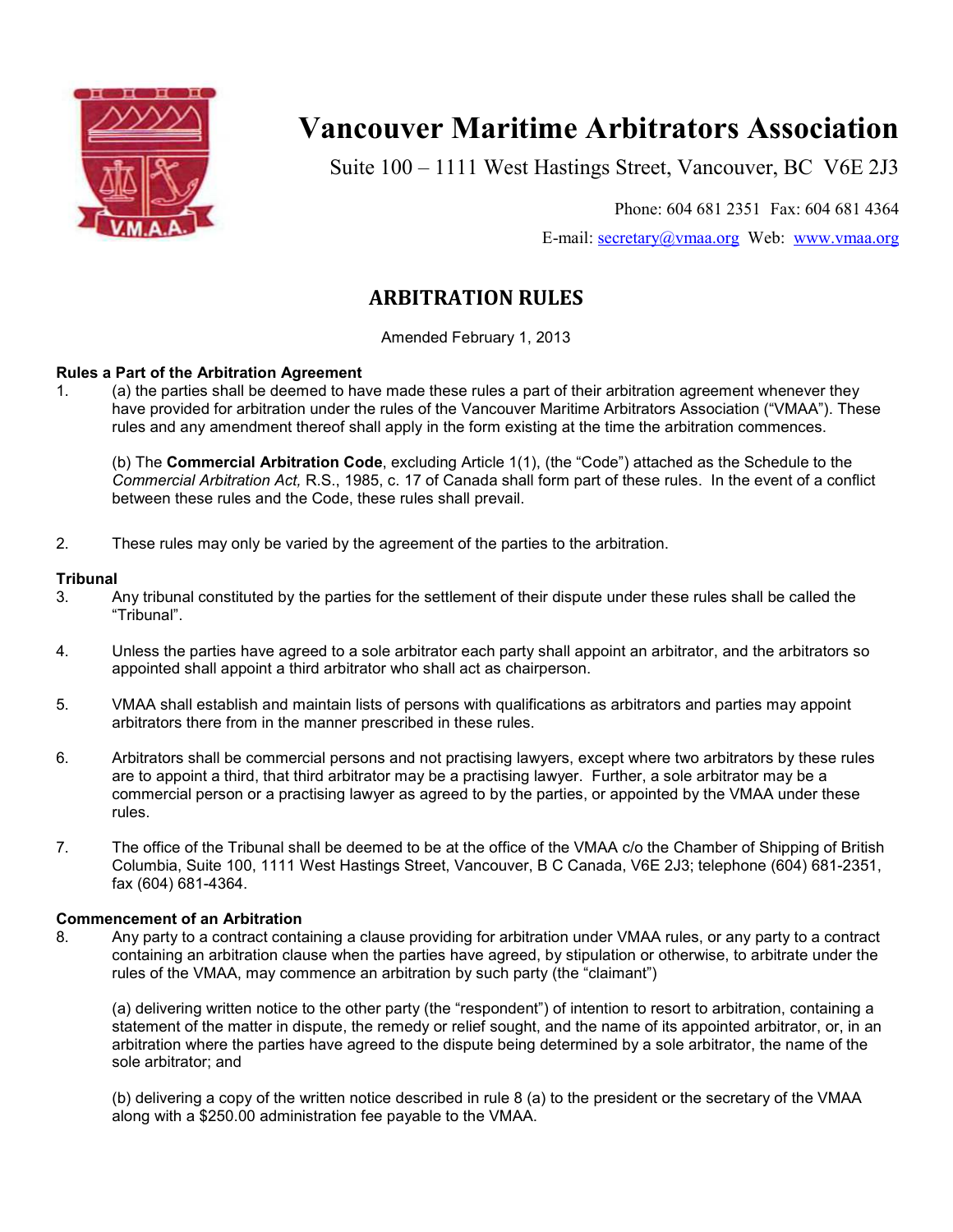# **Mediation**

9. After an arbitration has been commenced, either party may refer the dispute to mediation in accordance with the VMAA mediation rules then in effect.

# **Receipt of Written Communications**

- 10. (a) Any written communication is deemed to have been received if it is delivered to the addressee personally or if it is delivered at his place of business, habitual residence or mailing address; if none of these can be found after making a reasonable inquiry, a written communication is deemed to have been received if it is sent to the addressee's last known place of business, habitual residence or mailing address by registered letter or any other means which provides a record of the attempt to deliver it.
	- (b) The communication is deemed to have been received on the day it is so delivered.

# **Locality**

11. The locality where the arbitration is to be held shall be Vancouver if not specified otherwise in the agreement to arbitrate or unless the parties determine that it is more practical that the arbitration be held elsewhere.

# **Appointment of Arbitrators**

- 12. When a person is approached in connection with his possible appointment as an arbitrator, he shall disclose any circumstances likely to give rise to justifiable doubts as to his impartiality or independence. The conduct of all arbitrators shall be governed by the Code of Ethics for VMAA arbitrators (Appendix D).
- 13. No person shall serve or continue to serve as an arbitrator if he has any financial or personal interest in the result of the arbitration, he has acquired detailed prior knowledge of the dispute, circumstances exist that give rise to justifiable doubts as to his independence or impartiality, or, in cases where the parties have agreed to qualifications, he does not possess those qualifications.
- 14. Upon the request of any party or any two appointed arbitrators, the VMAA shall submit a list of persons with qualifications as arbitrators from which the party may make an appointment.
- 15. Within 15 days of the commencement of the arbitration, the respondent shall appoint its arbitrator and the third arbitrator shall be appointed within 15 days of the appointment of the respondent's arbitrator. The third arbitrator shall be the chairperson of the Tribunal.
- 16. If the parties have agreed to the dispute being determined by a sole arbitrator but have failed to agree on who the sole arbitrator shall be, the VMAA will appoint the sole arbitrator. In an arbitration with three arbitrators, if the respondent fails to make its appointment of the second arbitrator within the prescribed period the claimant may request the VMAA to appoint the second arbitrator, and if the two arbitrators fail to appoint the third arbitrator within the prescribed period, the VMAA will appoint the third arbitrator. Alternatively, if the respondent fails to make its appointment of the second arbitrator, the claimant may without the requirement of notice to the respondent appoint its arbitrator as sole arbitrator and shall advise the respondent accordingly.
	- (a) The appointment of an arbitrator by the VMAA under these rules shall be made by the President of the VMAA after consulting with at least two other members of the VMAA's Board of Directors.
- 17. Notice of the appointment of an arbitrator, whether appointed by the parties or by the VMAA, shall be sent by the nominating party to the other party or parties.
- 18. The sole arbitrator or the chairperson of the Tribunal appointed to undertake an arbitration under the rules of the VMAA must obtain a registration number from the president or the secretary of the VMAA, and confirm that payment of the \$250.00 administration fee referred to in rule 8(a) has been made, failing which the arbitration may not proceed.
- 19. If any arbitrator should die, withdraw, refuse or be unable to or be disqualified from performing the duties of his office, the vacancy shall be filled within 21 days, as follows:

(a) If the vacancy is created by an arbitrator appointed by either party, the one who nominated him will name a replacement, but that replacement shall not have the right to change the chairperson previously appointed by the original two arbitrators.

(b) If the vacancy is created by the Chairperson, the two arbitrators shall appoint a new Chairperson. (c) In any other circumstance the filling of the vacancies shall be done by appointment by the VMAA.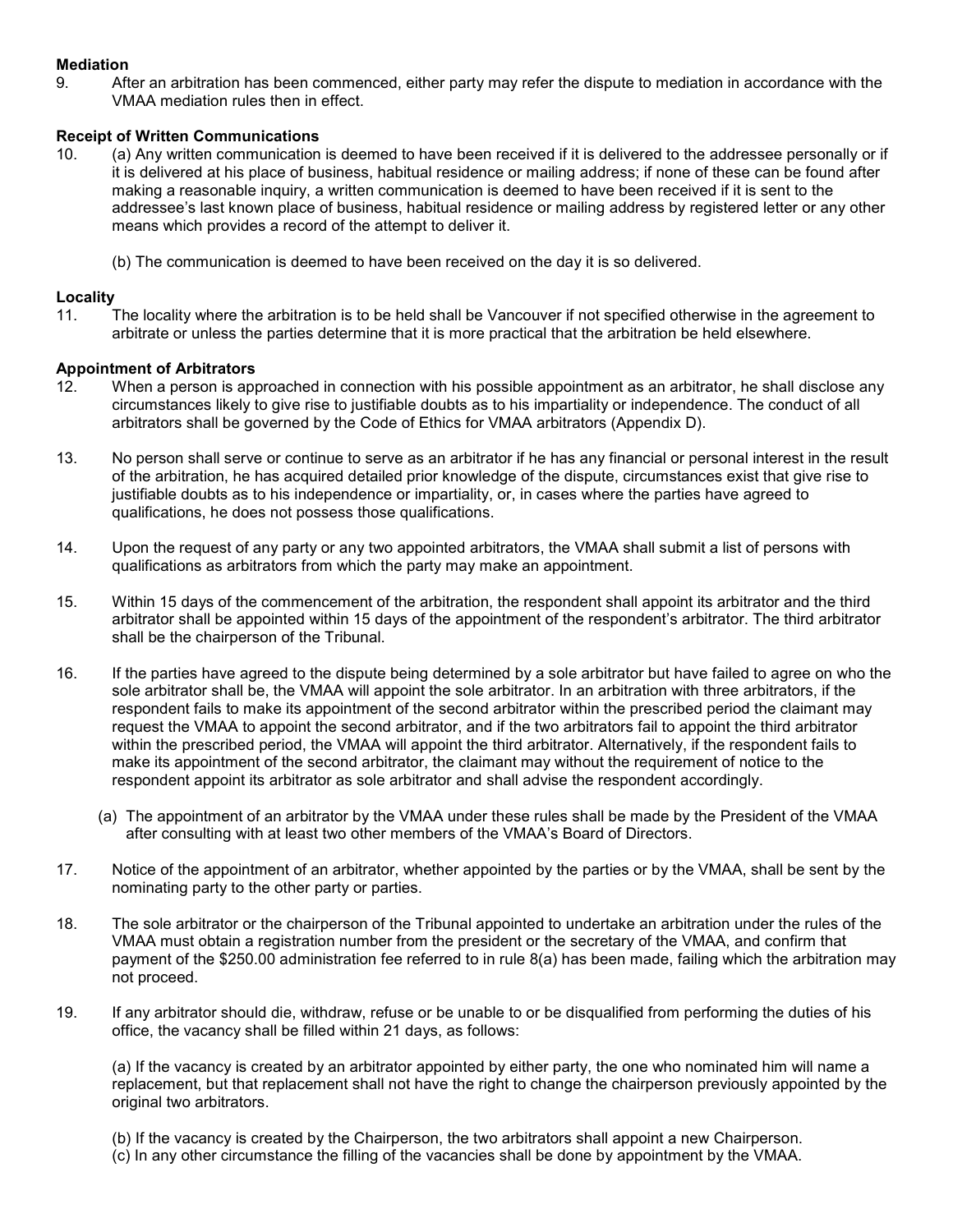# **Preliminary Meetings**

20. The Tribunal may hold a preliminary meeting with the parties or their representatives to discuss the procedure to be followed in the arbitration and to determine any other matter required or permitted under these rules to assist the efficient progress of the arbitration.

# **Presentation of Proofs**

21. If no other method is agreed by the parties, proofs shall be presented in the following manner:

(a) The claimant shall deliver to the Tribunal and the respondent within 28 days after the Tribunal is established its points of claim, including details of the relief or remedy sought. The claimant shall also deliver to the respondent within 28 days after the Tribunal is established copies of any documents to be relied upon.

(b) The respondent's points of defense (including those relating to any counterclaim) shall be delivered to the Tribunal and the claimant within 28 days of the receipt of the claimant's points of claim and documents. The respondent shall also deliver to the claimant within 28 days of the receipt of the claimant's points of claim and documents copies of any documents to be relied upon.

(c) If there is no counterclaim the claimant's points of reply, if any, shall be delivered to the Tribunal and the respondent within 28 days after receipt of respondent's points of defense and documents.

(d) If there is a counterclaim, the claimant shall deliver to the Tribunal and the respondent points of defense to counterclaim within 28 days and the respondent's points of reply shall be so delivered within a further 28 days.

(e) The Tribunal may require the parties to produce within such period of time as the Tribunal orders, documents or other evidence.

# **Procedure for Oral Hearings**

22. The Tribunal shall fix the time and place for each hearing and shall give prior reasonable notice of the first hearing to each party. Subject to such adjournments as the Tribunal decides to be reasonable, the hearings shall be continued daily until concluded.

# **Procedure Without Oral Hearings**

23. The parties, by written agreement, may submit their dispute to arbitration without oral hearing on documents only. If it is agreed that the arbitration will proceed without oral hearing, the claimant's written submissions and affidavits shall be delivered to the Tribunal and the respondent within 28 days. The respondent's written submissions and affidavits, including those relating to any counterclaim, shall be delivered to the Tribunal and the claimant within 28 days after receipt of the claimant's written submissions. The claimant may deliver its final written submissions, if any, within 14 days of receipt of the respondent's written submissions. If there is a counterclaim, the respondent's final written submissions, if any, on the counterclaim, shall be delivered within 14 days

after receipt of the claimant's final written submissions. The Tribunal shall then give notice to the parties of its intention to proceed to its award and will so proceed unless either party within 7 days requests and is thereafter granted leave to provide further submissions or documents.

24. Where a dispute does not exceed U.S. \$40,000, the matter shall be put before a sole arbitrator. If the parties do not agree on the appointment of a sole arbitrator within 30 days of receipt of a request to do so from one of the parties, the VMAA shall appoint the sole arbitrator. Unless the sole arbitrator orders otherwise, the arbitration shall be on documents only in accordance with rule 23, except that no written agreement between the parties shall be required.

# **Adding Additional Parties**

25. (a) With the consent of the parties, the Tribunal shall have the power to direct that there be joined into the reference any other party or parties who, by written consent, have indicated readiness to be so joined and the arbitration shall then proceed as though the Tribunal had been appointed to deal with all associated disputes between the respective parties on a consolidated basis. The present rules shall apply *mutatis mutandis* to the party being so joined.

(b) Where two or more disputes arising out of the same transaction or series of transactions have been referred to the same Tribunal, the Tribunal shall have the power to direct that the disputes be heard concurrently. The present rules shall apply *mutatis mutandis* to the hearing.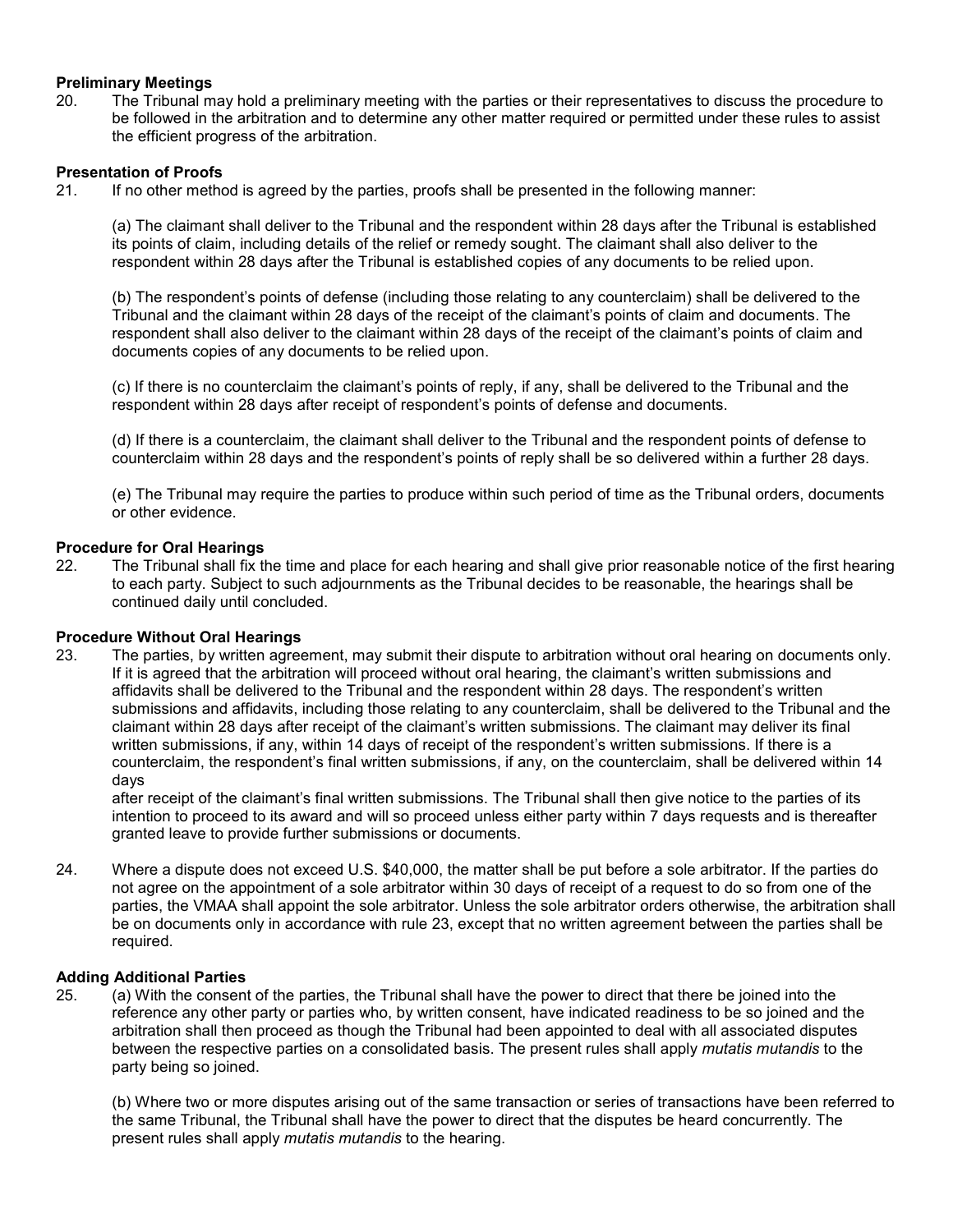(c) Unless stipulated to the contrary in advance, the parties agree, by consenting to the rules, that a request to a court for an order consolidating arbitrations or joining any other person or persons to the reference shall constitute a request for an interim measure of protection. The court shall give all necessary directions as to procedure, as may be required.

# **Representation by Counsel**

26. Any party may be represented by counsel whose appointment, identity and address shall be promptly disclosed to all other parties and to the Tribunal.

# **Stenographic Record**

27. The party or parties shall make the necessary arrangements for the taking of a stenographic record of the testimony whenever such record is desired by one or more parties. The requesting party or parties shall initially pay the cost of such record subject to possible subsequent decision by the Tribunal.

# **Interpreters**

28. The party or parties shall make the necessary arrangements for the services of an interpreter, if needed. The requesting party or parties shall initially pay the cost of such service, subject to possible subsequent decision by the Tribunal.

# **Attendance at Hearings**

29. Persons having a direct interest in the arbitration are entitled to attend hearings. The Tribunal shall have the power to require the absence of any witness or witnesses during the testimony of other witnesses.

# **Adjournments**

30. The Tribunal upon a showing of good cause, may take adjournments at the request of a party. A request by all parties for an adjournment shall be granted unless, in the opinion of the Tribunal, such request will unduly inconvenience the Tribunal or unduly protract the arbitration.

# **Oaths**

31. Before proceeding with the first hearing, or with the examination of the documents, each arbitrator shall take an oath of office and, at appropriate times thereafter, witnesses and interpreters shall also be sworn (Appendix A).

# **Majority Decision**

32. Whenever there is more than one arbitrator, the decisions and award of the arbitrators shall be by majority vote.

# **Order of Proceedings**

- 33. A hearing shall be opened by the recording of a Minute by the Tribunal. The Minute shall set forth the place, time and date of the hearing, the presence of the Tribunal, parties and counsel, if any, and the receipt by the Tribunal of a written or oral submission.
- 34. The claimant, or his counsel, shall then present the claimant's claim and proofs and his witnesses who shall submit to examination and cross-examination. The respondent, or his counsel, shall then present the respondent's defense and proofs and his witnesses who shall submit to examination and cross-examination. The claimant shall have an opportunity to present its summation and argument following which the respondent shall have a similar opportunity. The claimant shall then be permitted to make a short reply. The Tribunal may vary the procedure in its discretion but shall afford full and equal opportunity to all parties for the presentation of any material relevant proofs, summation and argument.
- 35. Exhibits, when offered by either party, may be received in evidence by the Tribunal and when so received shall be numbered by the Tribunal and made part of the record. The Tribunal shall make as part of the record a list of the names and addresses of all witnesses.

# **Arbitration in the Absence of a Party or Non-compliance of a Party**

36. (a) If in the opinion of the Tribunal a party to a dispute is unwilling to participate in the arbitration, the Tribunal may, on giving written notice to that party, proceed in their absence and make an award on the evidence before it.

(b) If in the opinion of the Tribunal a party has refused or failed, without proper justification, to comply with these rules, or with an order or direction of the Tribunal, the Tribunal may:

i) where the party is advancing a claim, make any order it deems appropriate to obtain compliance, or dismiss the claim;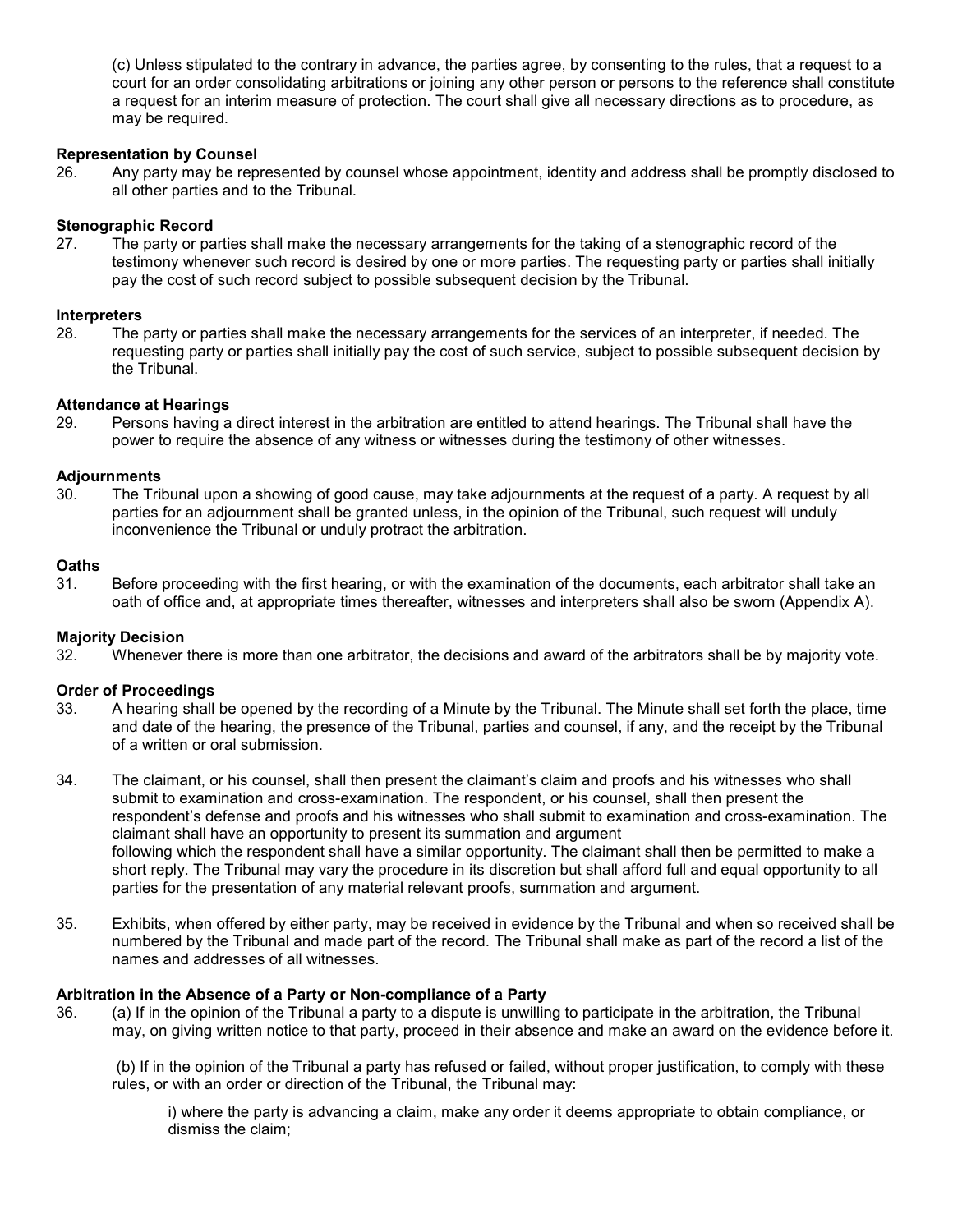ii) where the party is defending a claim, make any order it deems appropriate to obtain compliance, or proceed to grant an award in favour of the party advancing a claim, with damages to be assessed based on the evidence before it.

# **Evidence**

- 37. The parties may offer such evidence as they desire and shall produce such additional evidence as the Tribunal may deem necessary for an understanding and determination of the dispute. The Tribunal may summon witnesses or documents on its own initiative or at the request of any party by subpoena, if necessary (Appendix B). Subpoenas need only be signed by the majority of the Tribunal to be effective.
- 38. The Tribunal shall be the judge of the relevancy and materiality of the evidence offered and conformity to legal rules of evidence shall not be necessary. Subject to rule 41, all evidence shall be taken in the presence of the Tribunal and of all the parties except where any of the parties is without reasonable cause absent, in default, or has waived his right to be present or where submission of evidence by mail or in other form has been agreed by both parties.
- 39. The Tribunal may receive the evidence of witnesses by affidavit and shall give such evidence appropriate weight in the light of any objection made by any party in the circumstances in which the affidavit is produced. Such affidavit shall be communicated to the other party at least 30 days before the oral hearing, or at the time of the filing of written submissions in the context of documents only arbitration.
- 40. Where a party intends to rely on the evidence of an expert they shall provide the other party with a written statement of the proposed evidence of the expert along with the qualifications of the proposed expert 30 days in advance of the oral hearing. The other party, if they intend to call rebuttal expert evidence, shall provide written notice of the nature of that evidence and qualifications of the proposed expert to the other side 10 days before the oral hearing.
- 41. A party may apply to the Tribunal for directions on any procedural matter such as, but not limited to, document disclosure, prehearing examinations of witnesses, depositions, video conferencing, to assist the efficient progress of the arbitration.

# **Filing and Inspection of Documents**

42. All documents filed with the Tribunal at the hearing, or which are presented at the hearing or subsequently by agreement of the parties are to be filed later, shall be open to inspection by all parties after such filing.

# **Inspection or Investigation**

43. Whenever the Tribunal deems it necessary to make an inspection or investigation in connection with the arbitration, the parties shall be advised and the Tribunal shall set the time and notify the parties. Any party who so desires may be present at such inspection or investigation. In the event that the parties, or any of them, are not present at the inspection or investigation, the Tribunal shall make an oral or written report to the parties and afford an opportunity for the receipt of comment or testimony in relation thereto.

# **Conservation of Property**

44. The Tribunal may issue such orders as may be deemed necessary to safeguard the subject matter of the arbitration, without prejudice to the rights of the parties or to the final determination of the dispute.

# **Closing of Hearings**

45. The Tribunal shall specifically inquire of all parties whether they have further proofs to offer or witnesses to be heard or summation or arguments to make. Upon receiving negative replies, the Tribunal shall declare the hearings closed and a Minute thereof shall be recorded. If written arguments are to be filed the hearings shall be declared closed as of the final date set by the Tribunal for the

receipt of written arguments. If documents are to be filed and the date set for their receipt is later than that set for the receipt of written arguments, then such later date shall be the date of closing the hearing. The time within which the Tribunal is required to make its award, shall commence to run, in the absence of any other agreement by the parties, on the closing of the hearing.

# **The Award**

46. The Tribunal shall render an award as expeditiously as possible but in no case later than 42 days from the closing of the hearing.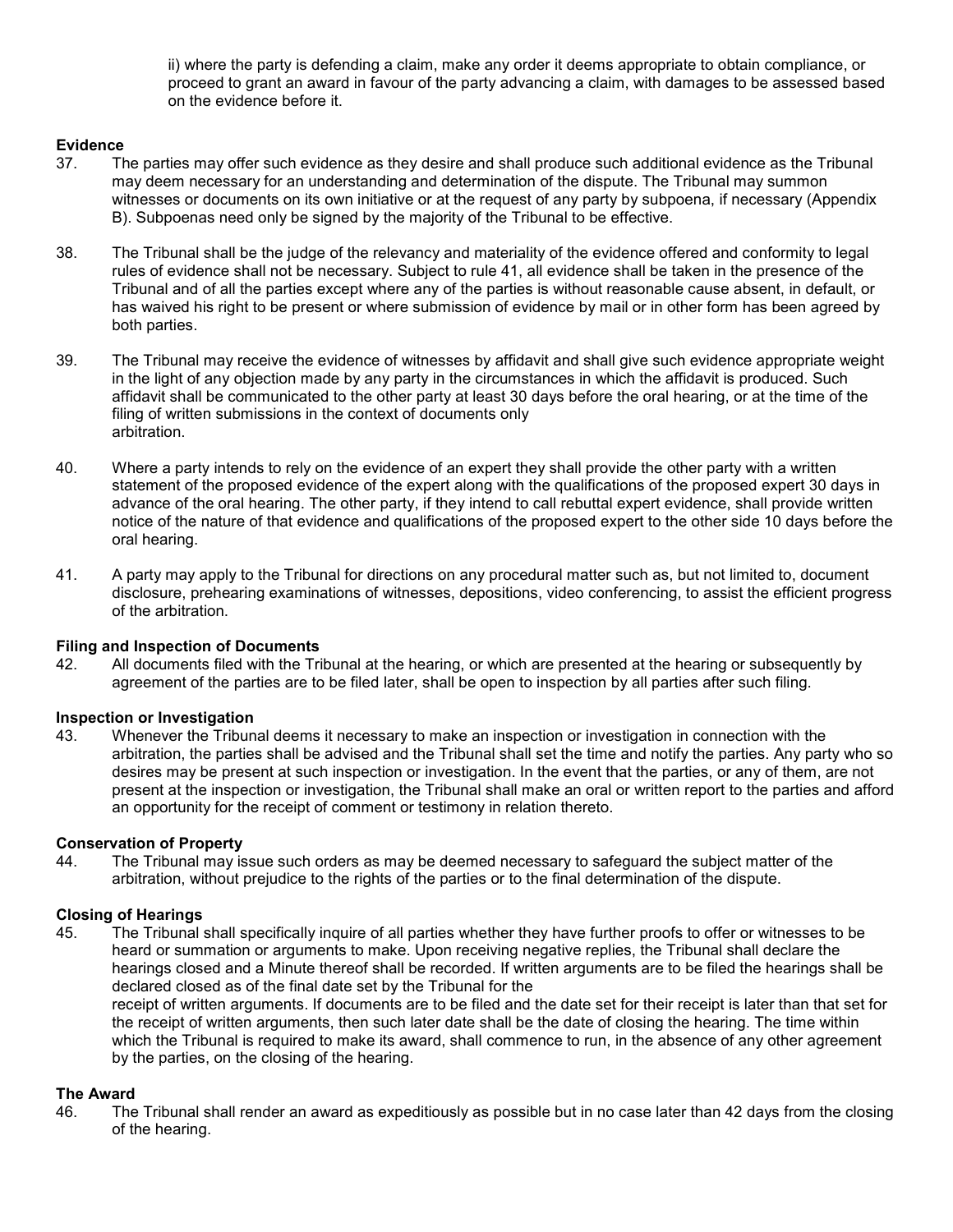# **Form of Award**

- 47. The award shall be in writing and shall be signed either by the sole arbitrator, by a majority of the Tribunal if there be more than one, so long as the reason for any omitted signature is stated, or by all if unanimous. A partial or total dissent may be signed by the dissenter and included with the majority award (Appendix C).
- 48. An award may be published unless either party notifies the Tribunal, in writing, on or before the first hearing date, that it objects to publication. If there is no such objection, any publication will be so drafted as to preserve anonymity as regards the identity of the parties, their legal or other representatives, the Tribunal and the concerned vessel or vessels.

# **Scope of Award**

49. The Tribunal, in its award, may grant any remedy or relief, which it deems just and equitable and may, in its discretion, award the arbitration fees, legal costs and expenses in favour of, or against any party.

# **Award on Settlement**

50. If the parties settle their dispute during the course of the arbitration, the Tribunal, if requested by either party, shall set forth the terms of the agreed settlement in an award.

# **Contents of Award**

51. The award shall state its date, the place of arbitration and the reasons upon which it is based, unless the parties have agreed that no reasons are to be given or the award is an agreed settlement.

# **Delivery of Award to Parties**

52. Parties shall accept as legal delivery of the award the receipt of the award or a true copy thereof in accordance with rule 10. The Tribunal may demand their fees and expenses be paid before releasing the award.

# **Accidental Mistakes in Award**

53. At the request of any of the parties, or of the Tribunal' s own volition, within 30 days of the receipt of the award, any errors in computation, any clerical or typographical errors or any errors of a similar nature in the award may be corrected by the Tribunal.

# **Liability of Arbitrators**

54. An arbitrator shall not be liable for anything done or omitted in the discharge or purported discharge of their arbitral functions unless the act or omission is shown to have been in bad faith.

# **Release of Certified Documents**

55. The Tribunal shall, on the written request of a party, furnish to such party at the party's expense certified facsimiles of any papers in the Tribunal's possession.

# **Waiver of Rules**

56. Any party who proceeds with the arbitration after knowledge that any provision or requirement of these rules has not been complied with, and who fails to state his objection thereto in writing without undue delay, shall be deemed to have waived his right to object.

# **Time Periods**

57. The parties may modify any period of time by mutual agreement and consent of the Tribunal. The Tribunal may extend or shorten any period of time established by the rules on a showing of good cause and shall notify the parties of any such extension or shortening of time and reason therefore.

# **Fees, Expenses and Legal Costs**

58. Unless or until the parties otherwise agree, or the Tribunal otherwise awards:

(a) The expenses of witnesses for either side shall be paid by the party producing such witnesses;

(b) The cost of a stenographer taking a stenographic record shall be paid by the party requesting the stenographer. If the other party or parties orders a transcript or any part thereof, the cost of the stenographic record shall be pro-rated equally among all parties ordering copies. If ordered by the Tribunal its share of the cost shall be pro-rated equally among the parties.

(c) All expenses of the arbitration, including required traveling and other expenses of the Tribunal or the cost of any proofs or expenses of any witnesses produced at the direct request of the Tribunal, shall be borne equally by the parties.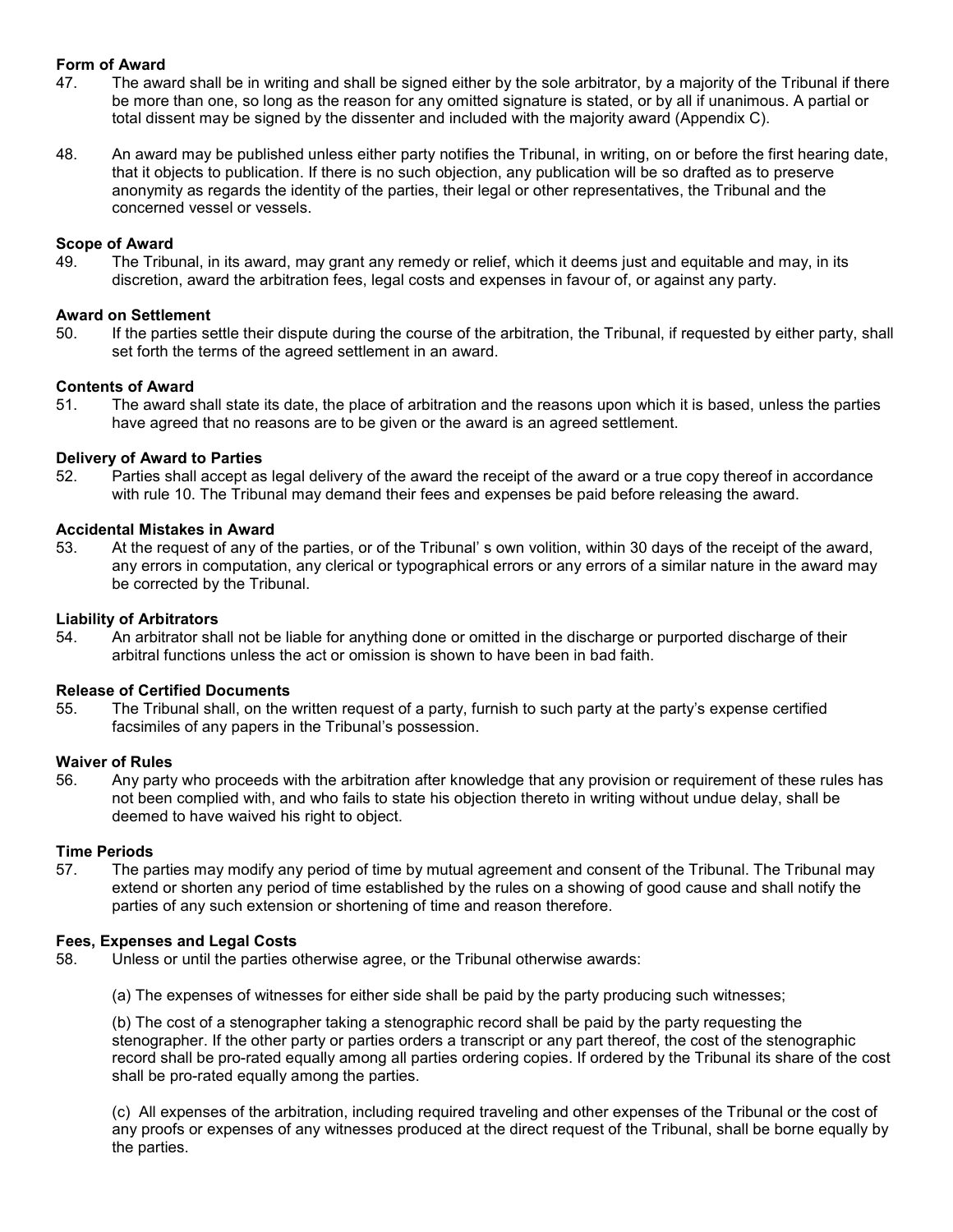(d) The fees and expenses of an arbitrator (and his travel and accommodation when he is from outside Vancouver) shall be borne by the party who appointed him, and of the chairperson borne equally by the parties.

#### 58A.

In addition to an award of costs of the whole proceeding the Tribunal may award costs it deems appropriate in response to an application made during the course of the Arbitration, and without limiting the generality of the foregoing, may award costs payable on a forthwith basis, which costs may include fees, expenses, legal costs, and fees and expenses of the Tribunal.

- 59. In exercising its discretion to award legal costs, the Tribunal may consider the following factors:
	- (a) The result of the arbitration;
	- (b) The amounts claimed and the amounts recovered;
	- (c) The importance and complexity of the issues;
	- (d) The apportionment of responsibility;
	- (e) Any written offer to settle;
	- (f) The amount of work;
	- (g) Any conduct of a party that tended to shorten or unnecessarily lengthen the duration of the arbitration;
	- (h) The failure by a party to admit anything that should have been admitted;
	- (i) The conduct of the proceeding;
	- (j) Whether a party who was successful exaggerated a claim;

(k) The willingness or refusal of a party to mediate the dispute, or the failure of a party to participate in good faith in the mediation of the dispute; and

- (l) Any other matter that it considers relevant.
- 60. The parties shall endeavour to agree on the amount of any legal costs awarded. If the parties are unable to agree on the amount the Tribunal may assess legal costs on a full or partial indemnity basis in the Tribunal's discretion. In determining the appropriate award of legal costs the Tribunal shall consider the factors set out in rule 59, and may refer for guidance to Tariff B of the Federal Court Rules (with consequential changes to reflect the arbitration process) if awarding legal costs on a partial indemnity basis.

# **Amount of Arbitrators' Fees**

- 61. The Tribunal shall determine the amount of their fees. Unless otherwise agreed between the Tribunal and the parties, the Tribunal in fixing their fees shall have regard to the following:
	- (a) the issues presented,
	- (b) the magnitude of the claim or subject matter,
	- (c) the complexity of the facts and issues, and
	- (d) the importance or urgency of the matter being arbitrated.
- 62. If the dispute is settled during the course of the arbitration, the Tribunal is nevertheless entitled to fees commensurate with their involvement in the arbitration.

# **Deposits and Security for Costs**

63. The Tribunal may require the parties to deposit in advance such sums of money to secure their expenses and fees, and shall render an accounting to the parties and return any unexpended balance.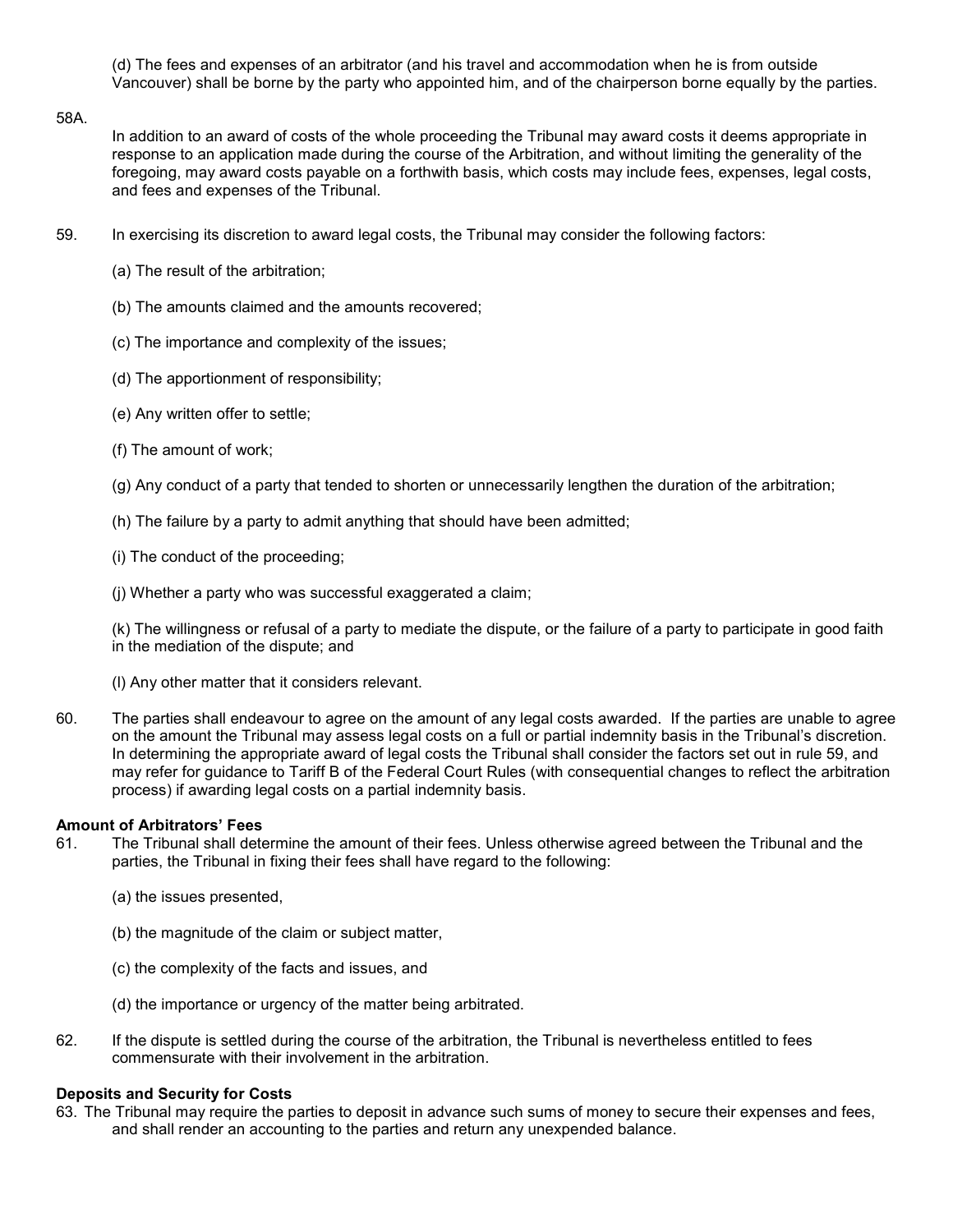- 63A. The Tribunal may require a party advancing a claim to provide to the other party security for fees, expenses, legal costs, and fees and expenses of the Tribunal, in a sum to be agreed by the parties or determined by the Tribunal. Unless ordered otherwise by the Tribunal, security may be provided in the following forms:
	- i) A guarantee from a Canadian Chartered Bank;
	- ii) A bond or undertaking from a surety company licensed to do business in Canada;
	- iii) A bond or undertaking from a protection and indemnity club that is a member of the International Group of P&I Clubs; or,
	- iv) Cash or acceptable cash equivalent.

# **Interpretation and Application of Rules**

64. The Tribunal shall interpret and apply these rules insofar as they relate to their powers and duties. When there is more than one arbitrator, and a difference arises among them concerning the meaning or application of any such rules, the difference shall be settled by majority vote.

# **Interpretation**

65. Words signifying a male person include a female person, words in the singular include the plural and words in the plural include the singular. Words signifying a corporation include a person and words signifying a person include a corporation.

# **Rules of Law Applicable to Substance of Dispute**

66.

(a) The Tribunal shall decide the dispute in accordance with the rules of law designated by the parties as applicable to the substance of the dispute.

(b) Any designation by the parties of the law or legal system of a given state shall be construed, unless otherwise expressed, as directly referring to the substantive law of that state and not to its conflict of law rules.

(c) Failing any designation of the law by the parties, the Tribunal shall apply the law of Canada to the dispute.

(d) The Tribunal shall decide in accordance with the terms of the contract and shall take into account the usages of the trade applicable to the transaction.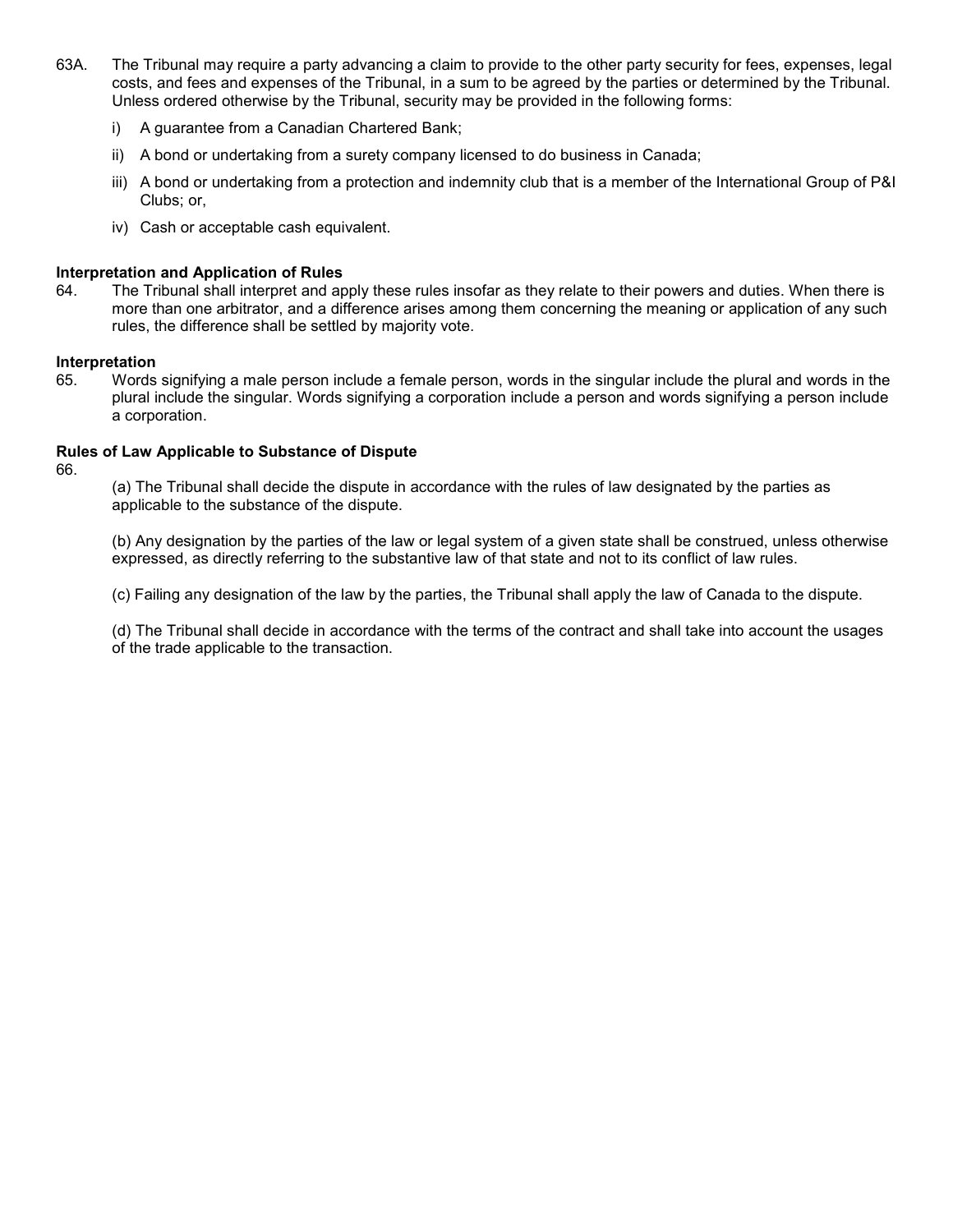These oaths may be administered by chairperson or by any one person to another, the affiant raising his right hand when being sworn.

- 1. Oath to be taken by Tribunal: "Do you solemnly swear that you will faithfully and fairly hear and examine the matter in controversy and make a just award, according to the best of your understanding?"
- 2. Oath to be taken by witness: "Do you solemnly swear that the testimony you are about to give shall be the whole truth?"
- 3. Oath to be taken by interpreter:

"Do you solemnly swear that you will faithfully and fairly translate in a verbatim and objective manner from the language or vice versa the oral or written communications you will be called upon to interpret?"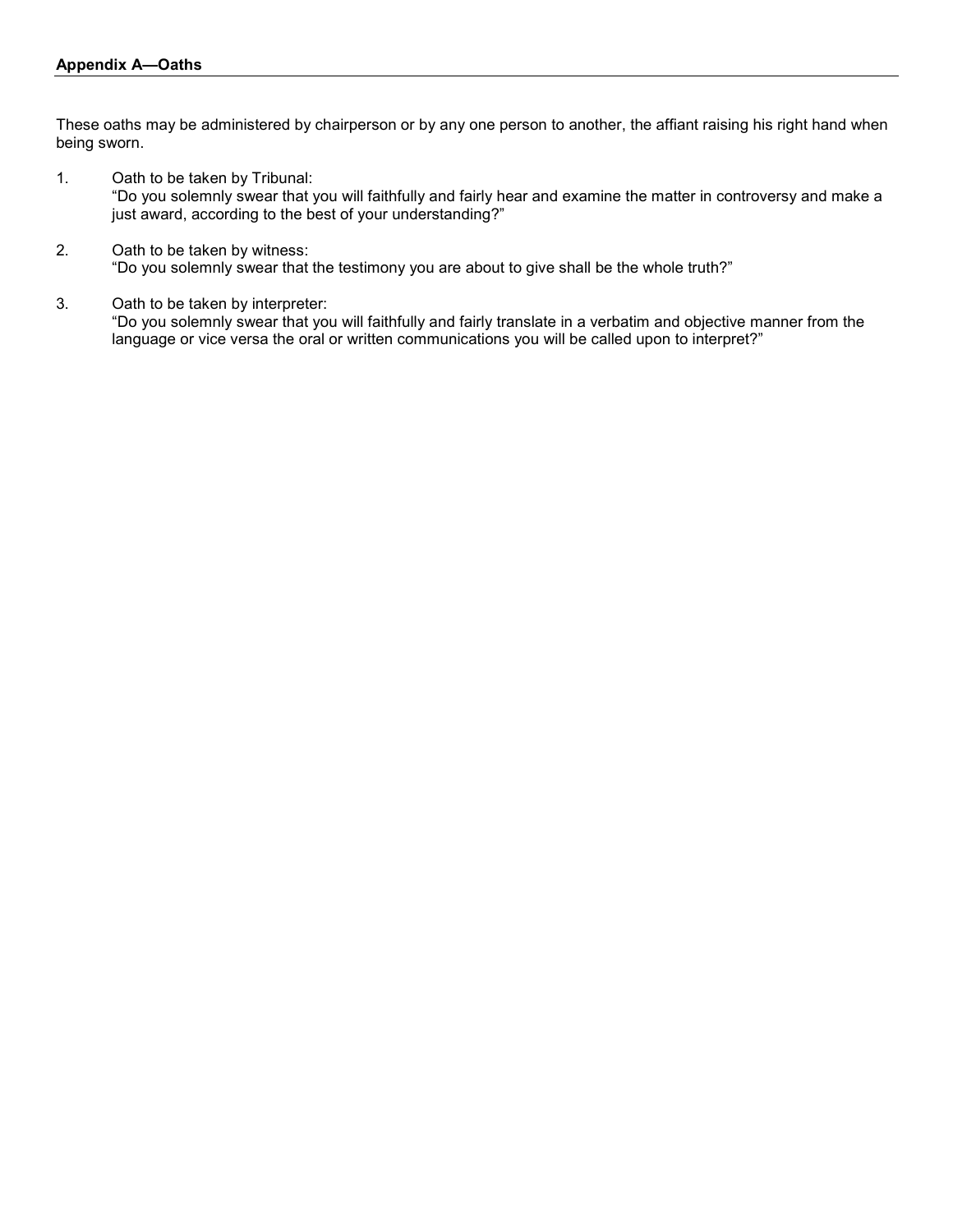# **Appendix B—Subpoena**

| In the matter of the Arbitration                                                                   |                                                                                                                  |  |
|----------------------------------------------------------------------------------------------------|------------------------------------------------------------------------------------------------------------------|--|
| between                                                                                            |                                                                                                                  |  |
|                                                                                                    | ) Subpoena                                                                                                       |  |
| and                                                                                                |                                                                                                                  |  |
|                                                                                                    | (Name)                                                                                                           |  |
|                                                                                                    | (Address)                                                                                                        |  |
|                                                                                                    | (City)                                                                                                           |  |
|                                                                                                    | You are hereby commanded to appear in an arbitration proceeding to be held at_______________ on the ________ day |  |
| hours of the said day (and bring with you) then and there to testify in the above entitled matter. |                                                                                                                  |  |
|                                                                                                    |                                                                                                                  |  |
|                                                                                                    | Arbitrator                                                                                                       |  |
|                                                                                                    |                                                                                                                  |  |

**Arbitrator** 

**Chairperson** 

Tribunal's address: Chamber of Shipping of British Columbia, Suite 100, 1111 West Hastings Street, Vancouver, B.C., CANADA, V6E 2J3; telephone (604) 681-2351, fax (604) 681-4364

\_\_\_\_\_\_\_\_\_\_\_\_\_\_\_\_\_\_\_\_\_\_\_\_\_\_\_\_\_\_\_\_\_\_\_\_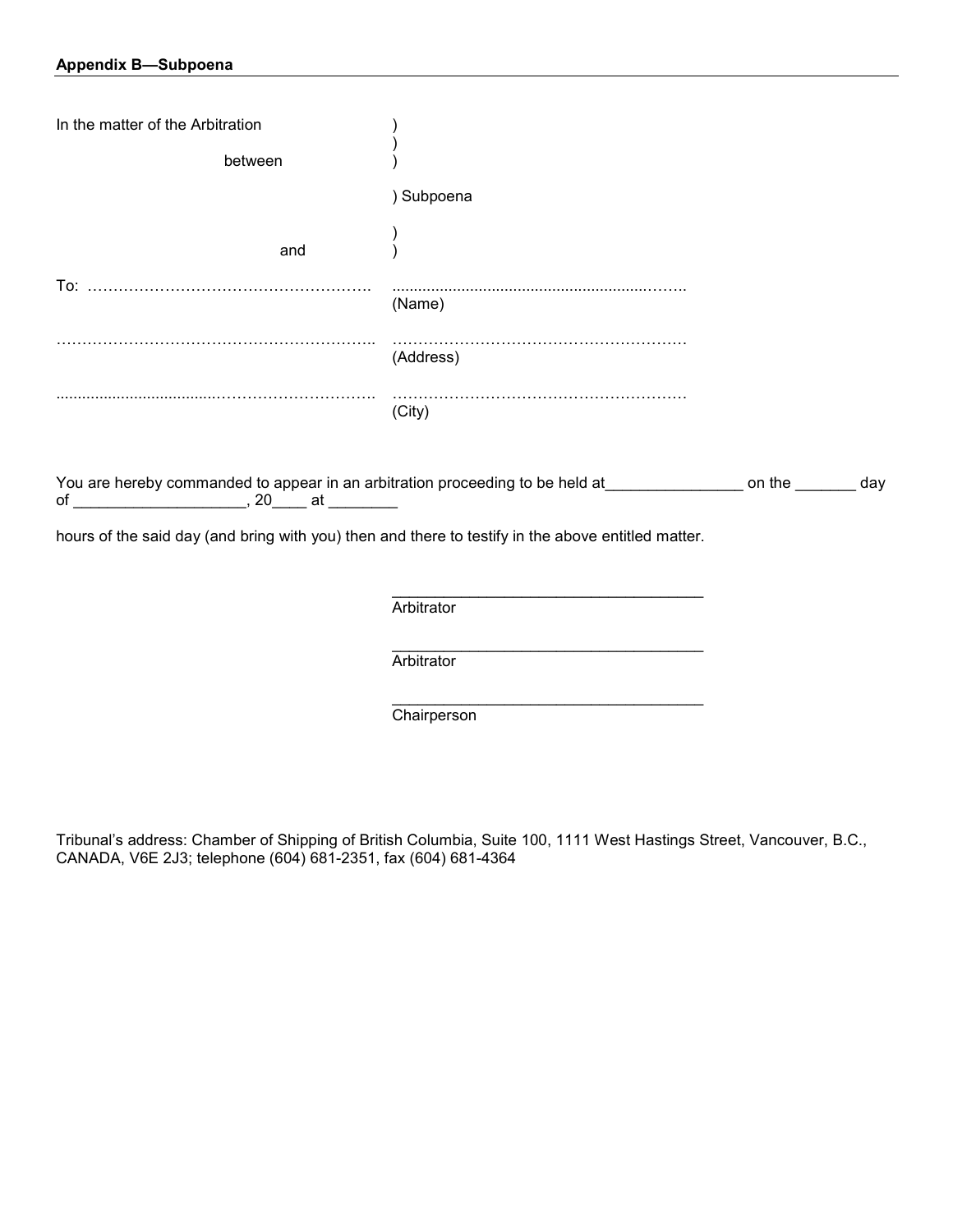# **Appendix C—Awards**

| In the matter of the Arbitration                                                                |            |  |    |  |  |
|-------------------------------------------------------------------------------------------------|------------|--|----|--|--|
|                                                                                                 |            |  |    |  |  |
| between                                                                                         |            |  |    |  |  |
|                                                                                                 | ) Award    |  |    |  |  |
| and                                                                                             |            |  |    |  |  |
|                                                                                                 |            |  |    |  |  |
|                                                                                                 |            |  |    |  |  |
|                                                                                                 |            |  |    |  |  |
|                                                                                                 |            |  |    |  |  |
|                                                                                                 |            |  |    |  |  |
| and having heard all the allegations and proofs of said disputants, and due deliberation having |            |  |    |  |  |
| been had, do hereby determine and award:                                                        |            |  |    |  |  |
| SIGNED, at Vancouver, British Columbia, Canada this ________ day of ___________                 |            |  | 20 |  |  |
|                                                                                                 |            |  |    |  |  |
|                                                                                                 | Arbitrator |  |    |  |  |

\_\_\_\_\_\_\_\_\_\_\_\_\_\_\_\_\_\_\_\_\_\_\_\_\_\_\_\_\_\_\_\_\_\_\_\_ **Arbitrator** 

**Chairperson** 

\_\_\_\_\_\_\_\_\_\_\_\_\_\_\_\_\_\_\_\_\_\_\_\_\_\_\_\_\_\_\_\_\_\_\_\_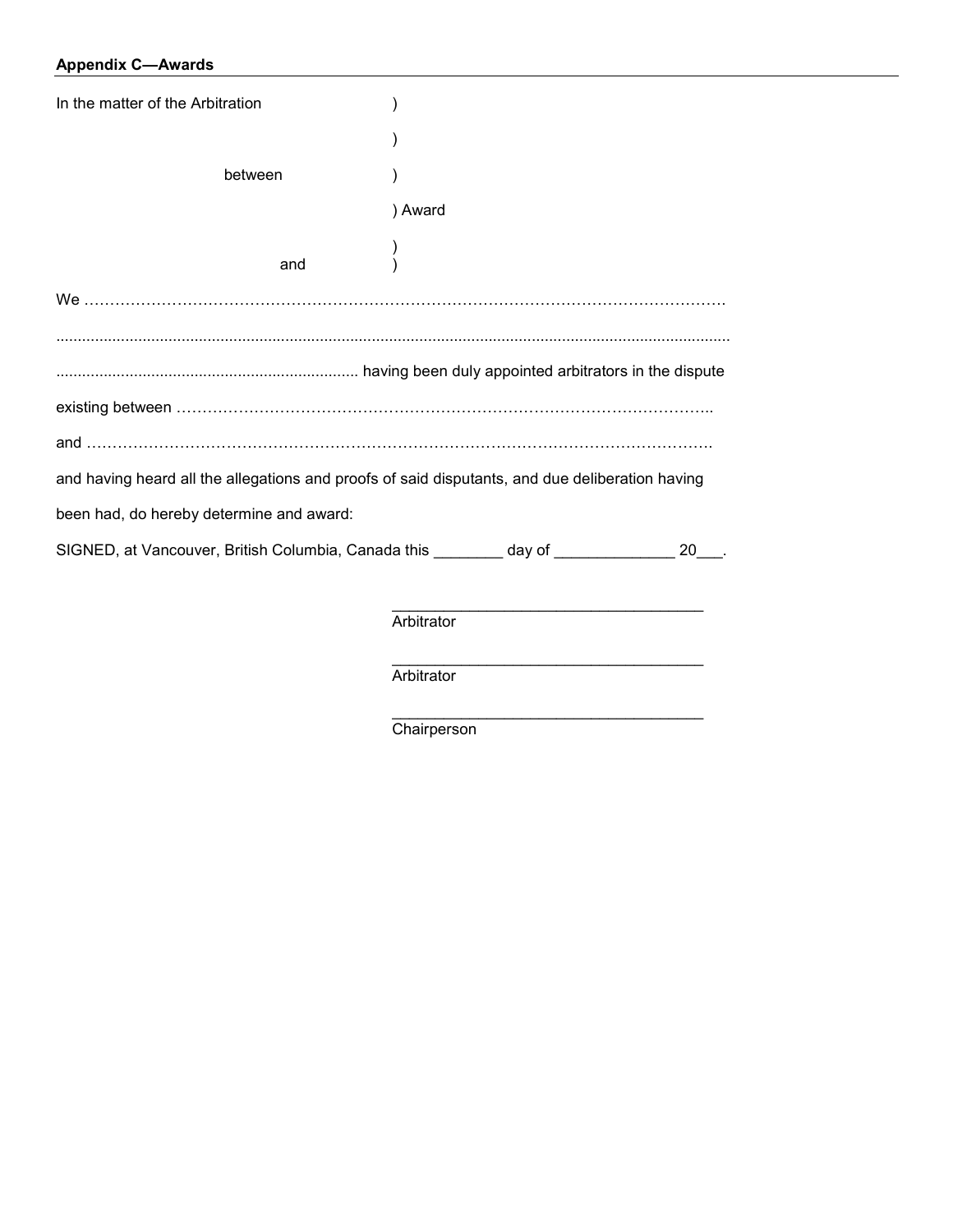# **Appendix D—Code of Ethics**

# **Code of Ethics for Vancouver Maritime Arbitrators Association**

- 1. A prospective arbitrator shall accept an appointment only if he is fully satisfied that he is able to discharge his duties without bias, he is competent to determine the issues in dispute, he has an adequate knowledge of the language of the arbitration, and he is able to give to the arbitration the time and attention which the parties are reasonably entitled to expect.
- 2. Arbitrators shall be thoroughly familiar with and be guided by the rules of the VMAA.
- 3. The criteria for assessing questions relating to bias are impartiality and independence. Partiality arises when an arbitrator favours one of the parties. Dependence arises from relationships between an arbitrator and one of the parties, or with someone closely connected with one of the parties.
- 4. Any close personal relationship or current direct or indirect business relationship between an arbitrator and a party, or any representative of a party, or with a person who is known to be a potentially important witness, will normally give rise to justifiable doubts as to a prospective arbitrator' s impartiality or independence. Past business relationships will only give rise to justifiable doubts if they are of such magnitude or nature as to be likely to affect a prospective arbitrator's judgement. He should decline to accept an appointment in such circumstances unless the parties agree in writing that he may proceed.
- 5. A prospective arbitrator shall disclose all facts or circumstances that may give rise to justifiable doubts as to his impartiality or independence, such duty to continue throughout the arbitral proceedings.
- 6. A prospective arbitrator shall disclose:

(a) any past or present close personal relationship or business relationship, whether direct or indirect, with any party to the dispute, or any representative of a party, or any person known to be a potentially important witness in the arbitration;

(b) the extent of any prior knowledge he may have of the dispute;

(c) the extent of any commitments, which may affect his availability to perform his duties as arbitrator as may be reasonably anticipated.

- 7. Disclosure should be made in writing and communicated to all parties and arbitrators.
- 8. When approached with a view to appointment, a prospective arbitrator may respond to enquiries from those approaching him, provided that such enquiries are designed to determine his suitability and/or availability for the appointment and provided that the merits of the case are not discussed.
- 9. Before accepting appointment an arbitrator may only enquire as to the general nature of the dispute, the names of the parties and the expected time period required for the arbitration.
- 10. No arbitrator shall confer with the party or counsel appointing him regarding the selection of a third arbitrator.
- 11. Throughout the arbitral proceedings, an arbitrator shall avoid any unilateral communications regarding the case with any party, or its representatives.
- 12. Unless the parties agree otherwise or a party defaults, an arbitrator shall make no unilateral arrangements for fees or expenses.
- 13. An arbitrator shall acquaint himself with all facts, documents and arguments presented for a decision in the arbitration proceedings so that he may properly understand the dispute.
- 14. All arbitrators shall devote such time and attention as the parties may reasonably require having regard to all the circumstances of the case, and shall do their best to conduct the arbitration in such a manner that costs do not rise to an unreasonable proportion of the interests at stake.
- 15. Where the parties have so requested, or consented to a suggestion to that effect by the arbitral Tribunal, the Tribunal as a whole, or the chairperson where appropriate, may make proposals for settlement to both parties simultaneously.